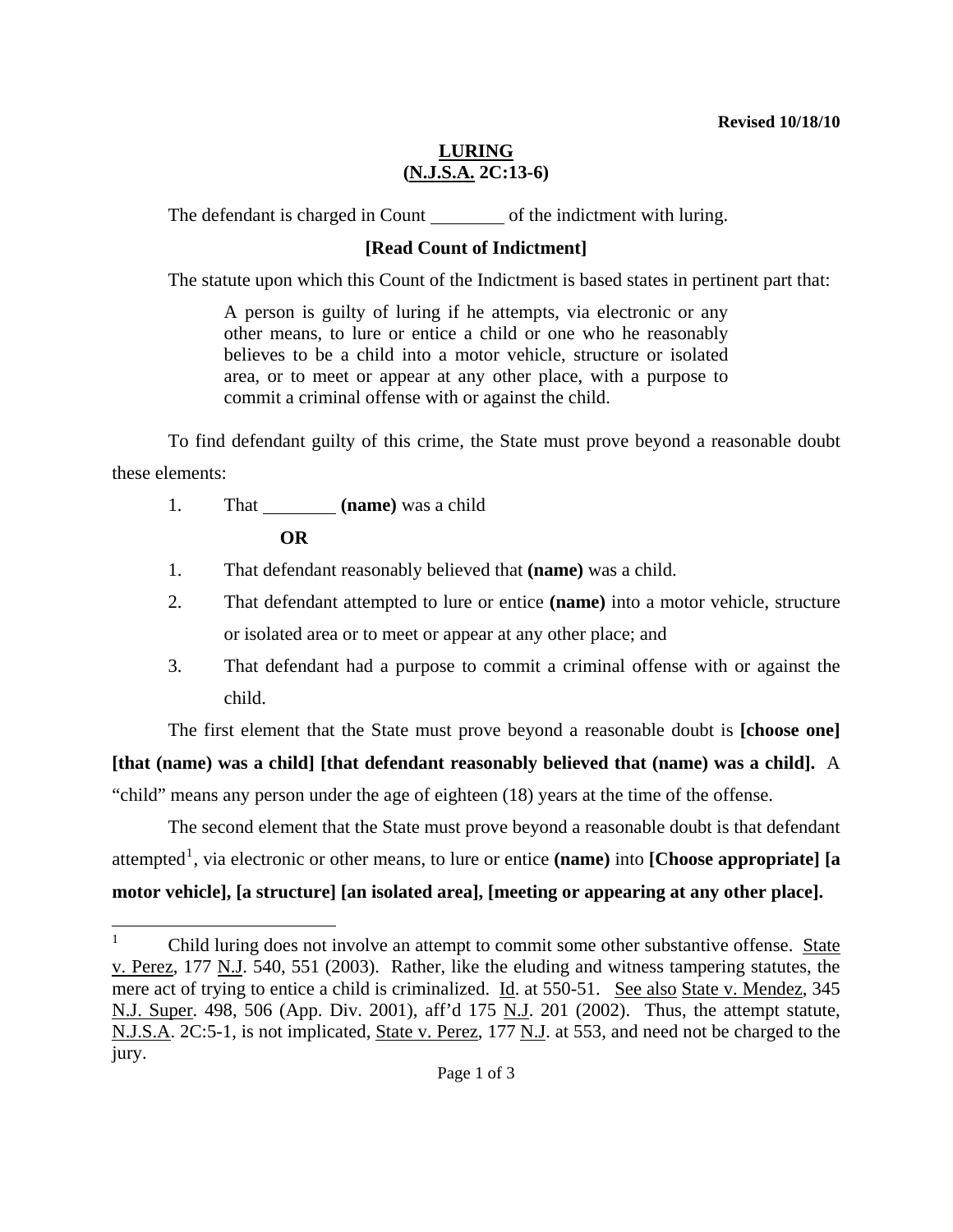## **LURING (N.J.S.A. 2C:13-6)**

"Attempted" means "to try."

"Lure" or "Entice" means to attract, tempt, induce or  $coax<sup>2</sup>$  $coax<sup>2</sup>$  $coax<sup>2</sup>$ 

 "Motor vehicle" means all vehicles propelled other than by muscular power, except vehicles that run only on rails or tracks. Motor vehicle includes motorcycles, motorized bicycles, trailers and tractors.<sup>[3](#page-1-0)</sup>

"Electronic means" includes, but is not limited to the Internet. "Internet" means the international computer network of both federal and non-federal interoperable packet switched data networks.<sup>[4](#page-1-1)</sup>

"Structure" means any building, room, ship, vessel or airplane and also means any place adapted for overnight accommodation of persons, or for carrying on business therein, whether or not a person is actually present.<sup>[5](#page-1-2)</sup>

The third element that the State must prove beyond a reasonable doubt is that defendant's purpose was to commit a criminal offense. "Criminal offense" means a breach or violation of the criminal laws by conduct for which a defendant could be sent to jail for more than six months. Here, the State alleges that the defendant's purpose was to

which is an offense for which a defendant could be sent to jail for more than six months. You must not rely upon your own notions of the unlawfulness of some other undescribed purpose of defendant; rather, you must consider whether the State has proven the specific unlawful purpose charged.<sup>[6](#page-1-3)</sup> The unlawful purpose alleged by the State may be inferred from all that was said or done and from all of the surrounding circumstances of this case.<sup>[7](#page-1-4)</sup>

 A person acts purposely with respect to the nature of his/her conduct or a result thereof if it is his/her conscious object to engage in conduct of that nature or to cause such a result. A

 $\frac{1}{2}$  Webster's New World Dictionary, Third College Edition (1988); Black's Law Dictionary (5th ed. 1979), p. 477 (defining entice).

N.J.S.A. 39:10-2.

<span id="page-1-1"></span><span id="page-1-0"></span><sup>4</sup> N.J.S.A. 2C:24-4b(1).

<span id="page-1-2"></span><sup>5</sup> N.J.S.A. 2C:13-6.

<span id="page-1-3"></span><sup>6</sup> State v. Olivera, 344 N.J. Super. 583, 592, 594 (App. Div. 2001).

<span id="page-1-4"></span><sup>7</sup> Cf. State v. Petties, 139 N.J. 310, 316 (1995).

Page 2 of 3